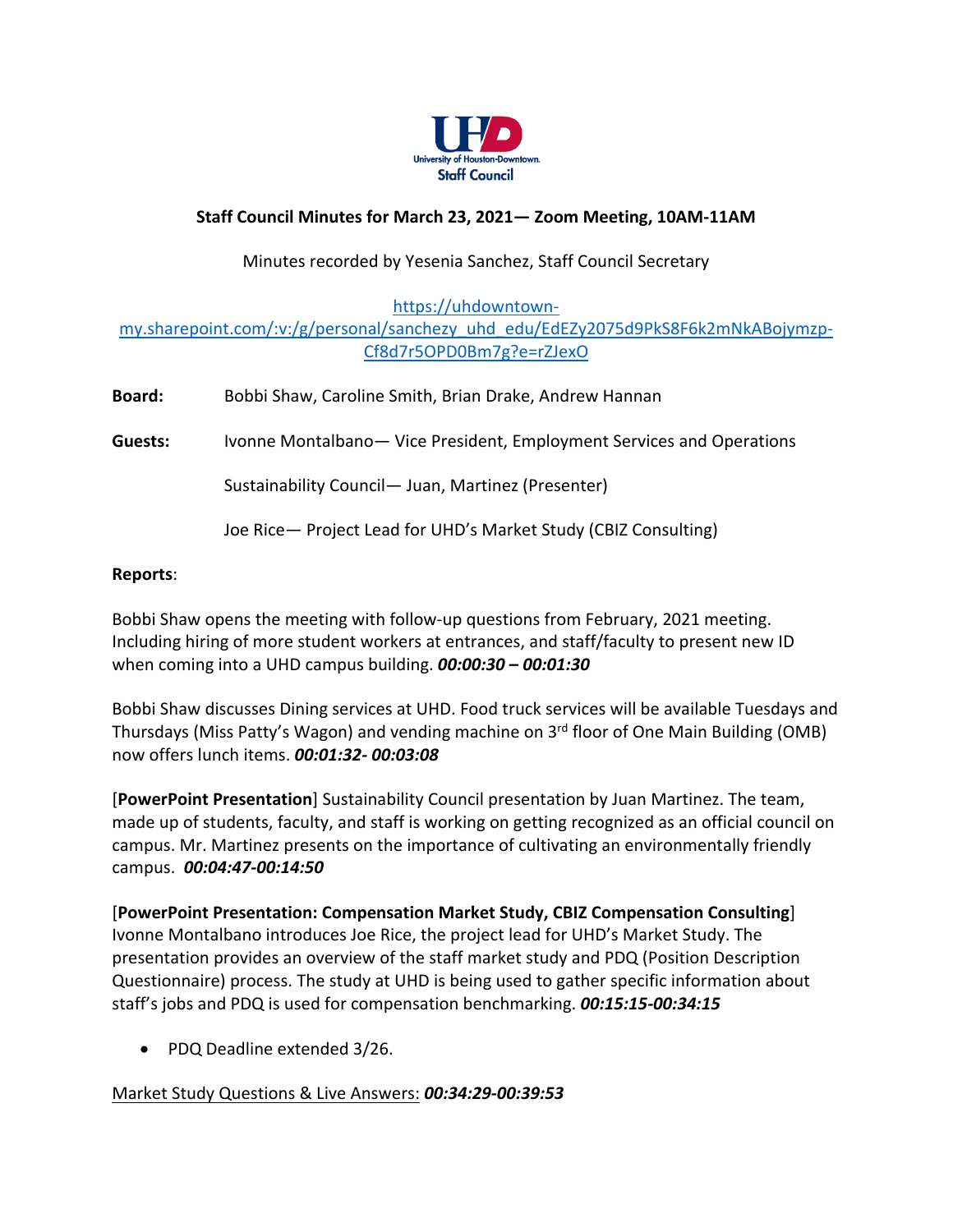- Employees had over two weeks to complete PDQ. Only one person brought to Ivonne's attention that they needed additional time. Ample time was provided to UHD employees to complete PDQ.
- PDQs that have been submitted are locked. Email Ivonne Montalbano (montalbanoi@uhd.edu) to have PDQ reopen.
- Staff that used wording such as "I" in PDQ should not worry about the effect on the questionnaire. CBIZ will filter for typos, grammatical errors, and wording before job descriptions are finalized.
- During the COVID-19 Pandemic, some job tasks for staff pivoted to create/ add work to accommodate to the situation. Staff should focus on those duties of the position.
- Deadline to submit PDQ: **Friday, 3/26 at 5:00PM**.
- Statement: "The survey was too long". Presenter appreciates all feedback.
- There is a process once the form is submitted where the form routes to the supervisor. Any situation where that does not seem to be the case, highlight it.

Bobbi Shaw will send out Staff Council PowerPoint and CBIZ presentation to staff via email. Ivonne Montalbano states the CBIZ presentation will be uploaded to Market Study website under ESO. Staff can find this information on both locations. *00:34:53-00:40:32*

Ivonne Montalbano and Bobbi Shaw thank Joe for taking his time to present and attend the Staff Council monthly meeting. *00:40:32-00:41:00*

# **[PowerPoint]** Qualtrics Questions Submitted & Live Answers: *00:41:00*

- Covid-19 related FAQ's are in the process of being updated. It is recommended staff check webpages on a regular basis.
- When the University implements to the next level (yellow) official messaging will go out to the campus.
- Telecommuting agreements are for 12 months. UHD is currently considering a policy that may allow eligible employees to request a flexible workplace or work schedule arrangement.
- Use COVID-19 Task Force website for information
- "Webinar format not allowing staff to communicate with one another at meetings. When are we going back to open meetings that allow for more meaningful discussions?" *00:45:25-00:47:30*
- "Does UHD have plans for requiring proof of COVID-19 vaccination?" UHD is not requiring proof at the moment. If a federal or state mandate is implemented, UHD will review and react accordingly. *00:47:30-00:48:29*
- "What plan does UHD have for providing, encouraging, or requiring COVID-19 vaccination?" *00:48:29-00:49:10*
- "Has there been any information about a designated vaccination site for UHD staff/faculty?" *00:48:30-00:49:57*
- Welcome Dr. Loren J Blanchard slide. Welcome reception on 3/31. *00:50:00-00:50:38*